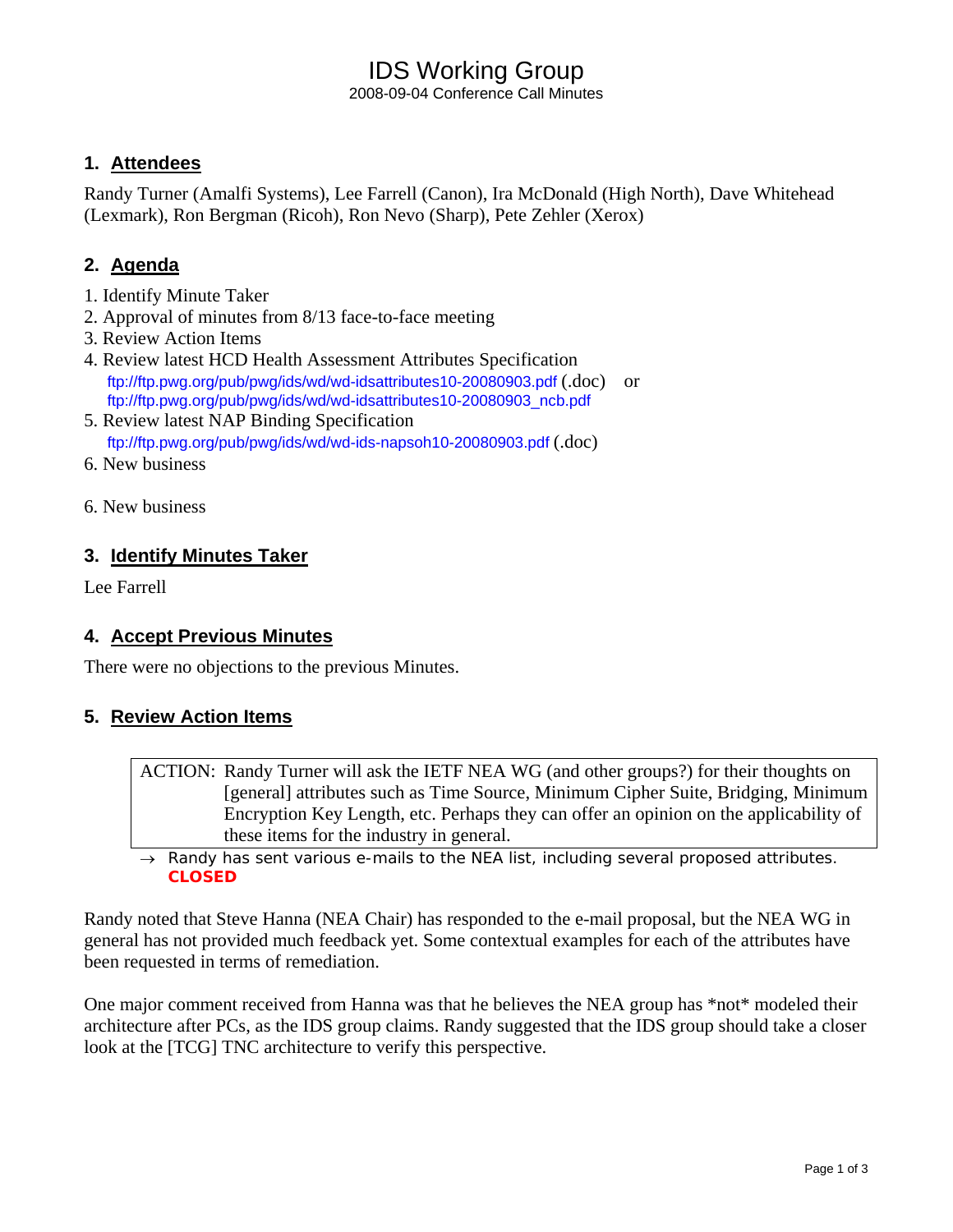# IDS Working Group

2008-09-04 Conference Call Minutes

Randy also reported that the NEA group is not apparently interested in "HCD-specific" attributes for inclusion in the NEA standard. *[This seems different to the impression received by Jerry Thrasher and Lee Farrell when speaking with Hanna at the NEA face-to-face meeting. At that time, Hanna gave them the impression that if an industry sector (e.g., Printer vendors) agreement was established, then it would be welcome for inclusion in the NEA specification.]*

Randy encouraged the IDS group to identify any additional generic attributes that they could, and he will pass them along to the NEA WG.

The following new Action Item was created:

ACTION: Randy Turner will compile feedback comments from the NEA, and will forward them to the IDS group. He will also forward the [IDS] e-mail proposal that he originally sent.

ACTION: The group should generate a proposal for additional attributes and data types for submission to the NEA Working group.

→ *CLOSED* 

ACTION: Jerry Thrasher will clarify the definitions of Downloadable Application and Resident Application.

→ *CLOSED*

ACTION: Jerry Thrasher will determine whether "none" or "NULL" (or something else) will be used to indicate no Minimum Cipher Suite.

→ *Jerry has identified a standard value used by IANA. CLOSED*

The following new Action Item was created:

ACTION: Jerry Thrasher will add the NULL value to be used in the Attribute Specification.

ACTION: [TBD] will figure out how and where the description of each attribute applies to each interface being assessed.

→ *OPEN*

ACTION: Ron Bergman will add string representation of versions for firmware application, resident application and downloadable application in the optional table.

→ *CLOSED*

ACTION: Ron Bergman will update the Firewall Setting to be consistent with the new NEA format.

→ *OPEN*